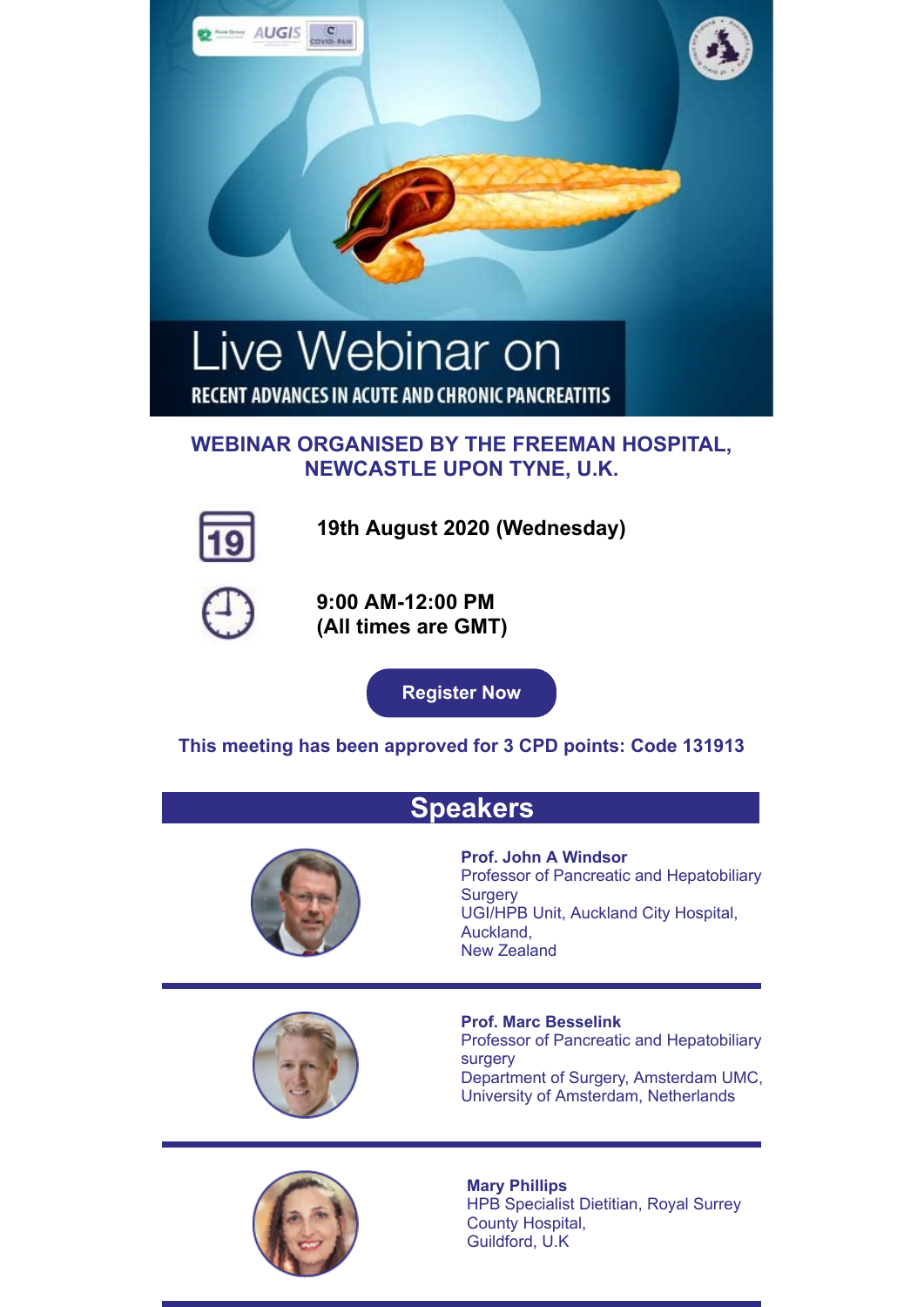

**Mr. Sanjay Pandanaboyana** Consultant HPB Surgeon, Freeman **Hospital** Newcastle upon Tyne, U.K.



**Dr. Manu Nayar** Consultant HPB Physician, Freeman Hospital, Newcastle upon Tyne, U.K.



**Mr. Jeremy French** Consultant HPB & Transplant Surgeon, Freeman Hospital, Newcastle upon Tyne. U.K.



**Mr. Gourab Sen** Consultant Hepatobiliary and transplant surgeon, Freeman Hospital, Newcastle upon Tyne, U.K.

# **Webinar Agenda**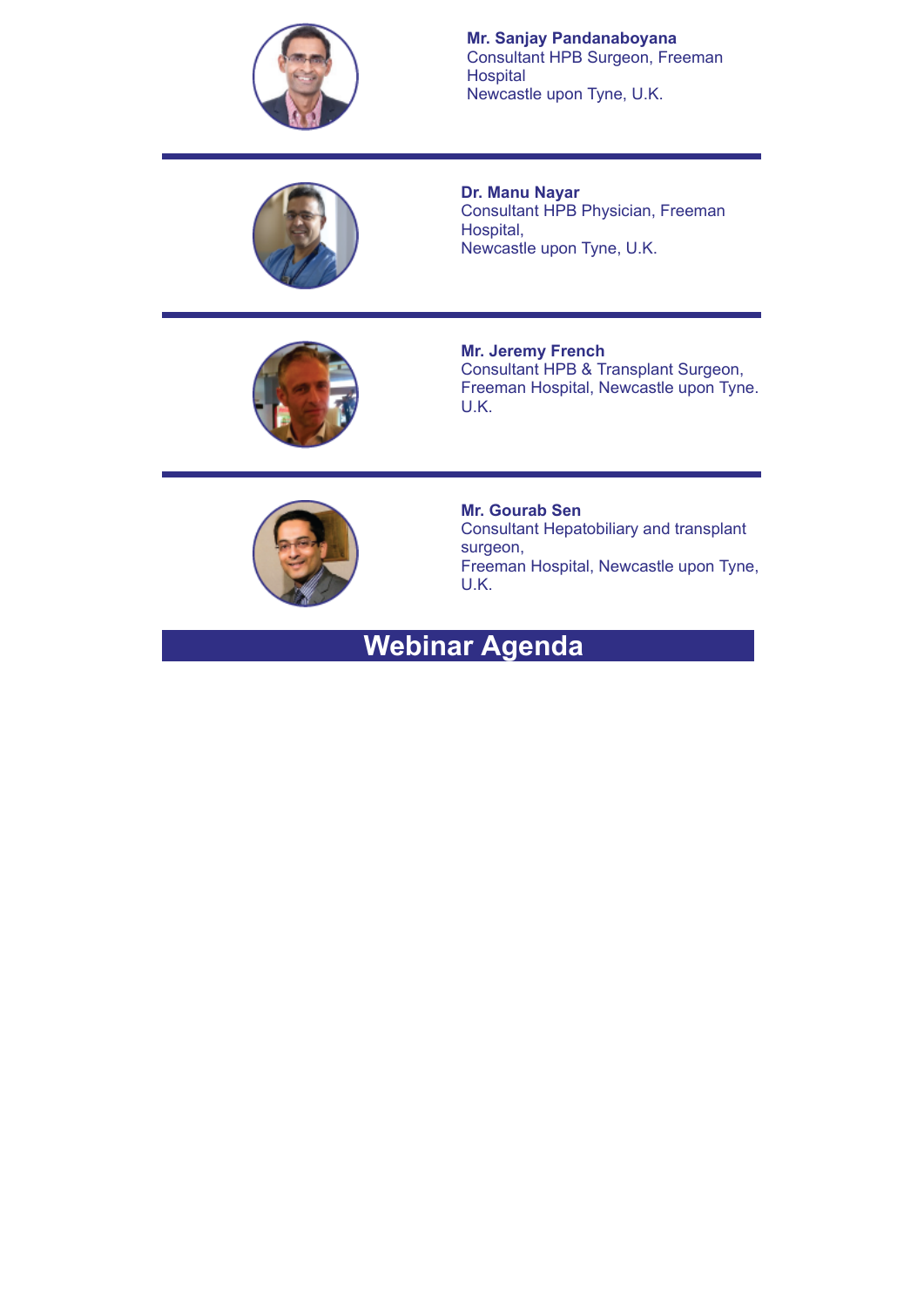| <b>TIME</b>       | <b>AGENDA</b>                                                                                     |
|-------------------|---------------------------------------------------------------------------------------------------|
| 09:00AM - 09:30AM | Fluid resuscitation and early management in acute<br>pancreatitis                                 |
|                   | Prof. John A Windsor                                                                              |
| 09:30AM - 10:00AM | Surgery in Chronic Pancreatitis - The ESCAPE trial                                                |
|                   | Prof. Marc Besselink                                                                              |
| 10:00AM - 10:30AM | COVIDPAN: COVID19 and acute pancreatiitis;<br>international collaborative Study - Interim results |
|                   | Mr. Sanjay Pandanaboyana<br>Dr. Manu Nayar                                                        |
| 10:30AM - 11:00AM | Coffee Break                                                                                      |
| 11:00AM - 11:30AM | Management of PEI in Pancreatitis - recent advances                                               |
|                   | <b>Mary Phillips</b>                                                                              |
| 11:30AM - 12:00PM | HPB surgery decision making during COVID19<br>pandemic                                            |
|                   | Mr. Jeremy French                                                                                 |

## **Speakers' Biography**

**PROF JOHN WINDSOR** established the first HBP/Upper GI Unit in NZ in 1993 at Auckland City Hospital. During the 1990s he pioneered a number of laparoscopic surgeries and set up the Surgical Skills Training Centre. As Professor of Surgery at the University of Auckland he has a research program and he is involved in surgical teaching and training. His surgical practice encompasses the management of all aspects of benign and malignant pancreatic diseases.

**PROF MARC BESSELINK** was trained at Utrecht University (Medicine) and the University of Oxford (Evidence-based Health Care). He was a fellow at the AMC Amsterdam and Southampton University Hospital and specialized in minimally invasive HPB surgery and pancreatic surgery. He is the co-founder of the Dutch Pancreatitis Study Group and Dutch Pancreatic Cancer Group, involved with several committees in the IHPBA and E-AHPBA organization and coordinates the work of several clinical MD-PhD students who perform clinical and translational studies in the fields of pancreatic cancer, pancreatitis and (minimally invasive) HPB surgery

**MR. SANJAY PANDANABOYANA** is a consultant HPB surgeon at the Freeman hospital in Newcastle upon Tyne. Sanjay underwent his higher surgical training in the Scotland followed by HPB fellowships in Edinburgh and Leeds. His clinical areas of interests are pancreatic cancer and pancreatitis with particular emphasis on PROMS and QOL. He has a strong research portfolio with close to 100